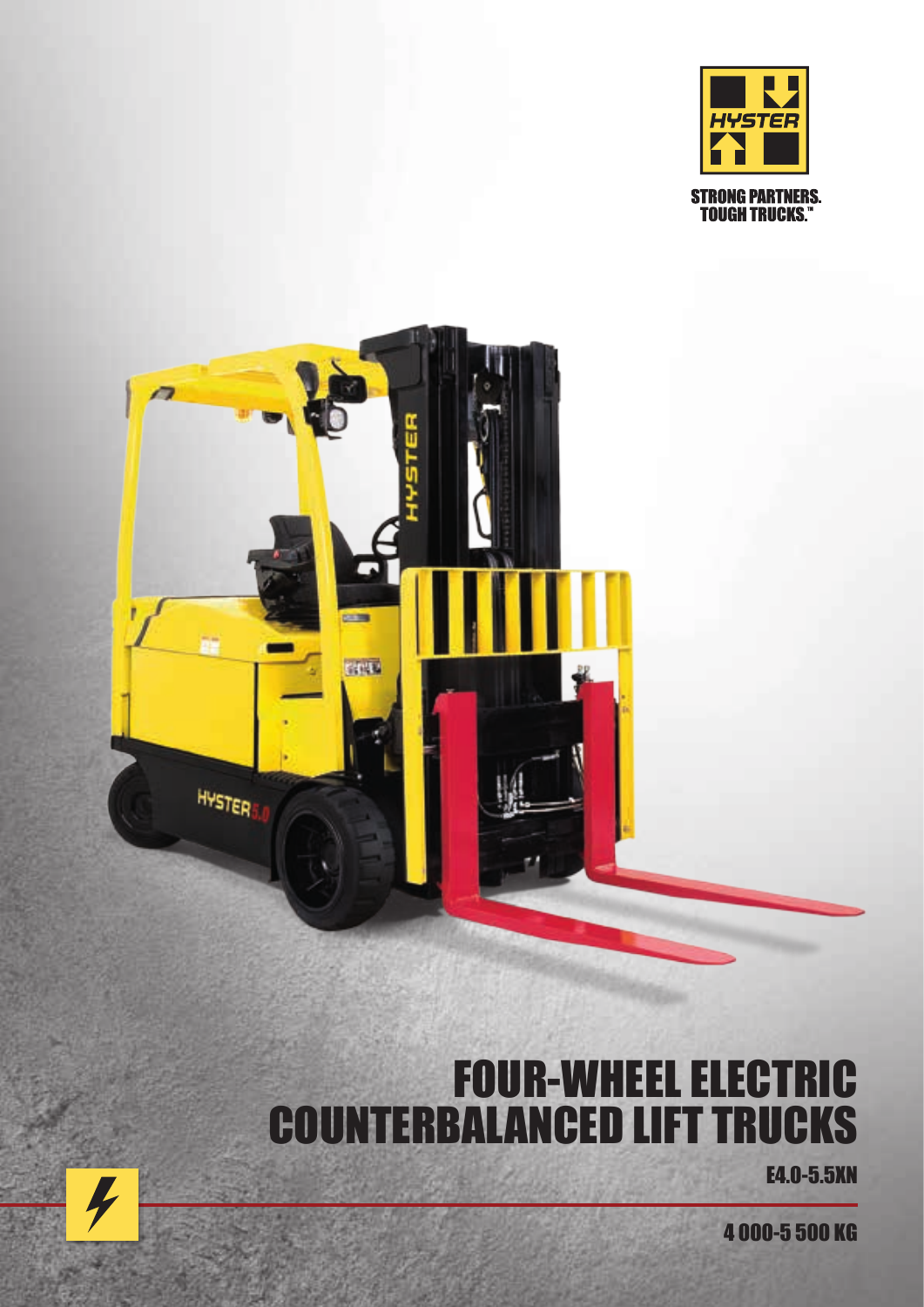### E4.0XN, E5.0XNS, E5.0XN, E5.5XN

|                      | 1.1             | <b>Manufacturer</b> (abbreviation)                              |                              | <b>HYSTER</b>                           |                | <b>HYSTER</b>         |                |              | <b>HYSTER</b>                             | <b>HYSTER</b>             |                       |  |
|----------------------|-----------------|-----------------------------------------------------------------|------------------------------|-----------------------------------------|----------------|-----------------------|----------------|--------------|-------------------------------------------|---------------------------|-----------------------|--|
| DISTINGUISHING MARK  | 1.2             | Manufacturer's type designition                                 |                              | E4.0XN                                  |                | E5.0XNS               |                |              | <b>E5.0XN</b>                             |                           | E5.5XN                |  |
|                      | 1.3             | Drive: electric (battery or mains), diesel, petrol, fuel gas    |                              | <b>Battery</b>                          |                | Battery               |                |              | <b>Battery</b>                            | Battery                   |                       |  |
|                      | 1.4             | Operator type: hand, pedestrian, standing, seated, order-picker |                              | Seated                                  |                | Seated                |                |              | Seated                                    |                           | Seated                |  |
|                      | 1.5             | Rated capacity / rated load                                     | Q(kg)                        | 4000                                    |                | 5000                  |                |              | 5000                                      | 5500                      |                       |  |
|                      | 1.6             | Load centre distance                                            | $c$ (mm)                     | 500                                     |                | 500                   |                |              | 500                                       |                           | 600                   |  |
|                      | 1.8             | Load distance, centre of drive axle to fork                     | $x$ (mm)                     | 447                                     |                | 452                   |                |              | 452                                       |                           | 462                   |  |
|                      | 1.9             | Wheelbase                                                       | $y$ (mm)                     | 1574                                    |                | 1574                  |                |              | 1739                                      | 1739                      |                       |  |
|                      |                 |                                                                 |                              |                                         |                |                       |                |              |                                           |                           |                       |  |
|                      | 2.1             | Service weight (max. battery)                                   | kg                           | 7217                                    |                | 8121                  |                |              | 8112                                      | 8824                      |                       |  |
| <b>WEIGHTS</b>       | 2.2             | Axle loading, laden front/rear (max. battery)                   | kg                           | 9479                                    | 1738           | 11125                 | 1996           | 11247        | 1865                                      | 12310                     | 2014                  |  |
|                      | 2.3             | Axle loading, unladen front/rear (max. battery)                 | $\mathsf{k}\mathsf{g}$       | 3072                                    | 4145           | 3101                  | 5020           | 3510         | 4133                                      | 3451                      | 5373                  |  |
|                      |                 |                                                                 |                              |                                         |                |                       |                |              |                                           |                           |                       |  |
|                      | 3.1<br>3.2      | Tyres: L = pneumatic, V = cushion, SE = Pneumatic Shape Solid   |                              | $\mathsf{V}$<br>$22 \times 9 \times 16$ |                | V<br>22 x 12 x 16     |                |              | $\mathsf{V}$                              | 22 x 12 x 16              | V                     |  |
|                      | 3.3             | Tyre size, front<br>Tyre size, rear                             |                              | $18 \times 6 \times 12.1$               |                | 18 x 7 x 12.1         |                |              | 22 x 12 x 16<br>$18 \times 7 \times 12.1$ | $18 \times 7 \times 12.1$ |                       |  |
|                      | 3.5             | Number of wheels, front / rear $(X =$ driven)                   |                              | 2X                                      | $\overline{2}$ | 2X                    | $\overline{2}$ | 2X           | $\overline{2}$                            | 2X                        | $\sqrt{2}$            |  |
| <b>TYRES/CHASSIS</b> | 3.6             | Tread, front *                                                  | $b_{10}$ (mm)                | 941                                     | 1041           | 1015                  | 1115           | 1015         | 1115                                      | 1015                      | 1115                  |  |
|                      | 3.7             | Tread, rear                                                     | $b_{11}$ (mm)                | 1003                                    |                | 972                   |                |              | 972                                       |                           | 972                   |  |
|                      |                 |                                                                 |                              |                                         |                |                       |                |              |                                           |                           |                       |  |
|                      | 4.1             | Tilt of mast / fork carriage forward / backward                 | $\alpha$ / $\beta$ (°)       | 5/5                                     | 8/5            | 5/5                   | 8/5            | 5/5          | 8/5                                       | 5/5                       | 8/5                   |  |
|                      | 4.2             | Height, mast lowered                                            | h, (mm)                      | 2134                                    |                | 2138                  |                |              | 2138                                      | 2138                      |                       |  |
|                      | 4.3             | Free lift 1                                                     | h <sub>2</sub> (mm)          |                                         | 100            |                       | 100            |              | 100                                       | 100                       |                       |  |
|                      | 4.4             | Lift $\P$                                                       | $h3$ (mm)                    |                                         | 3000           |                       | 3340           |              | 3340                                      | 3340                      |                       |  |
|                      | 4.5             | Height, mast extended                                           | $h_{\alpha}$ (mm)            |                                         | 3783           |                       | 4257           |              | 4257                                      | 4257                      |                       |  |
|                      | 4.7             | Height of overhead guard (cabin)                                | $h_{\rm s}$ (mm)             |                                         | 2388           |                       | 2388           |              | 2388                                      |                           | 2388                  |  |
|                      | 4.8             | Seat height/stand height O                                      | $h2$ (mm)                    |                                         | 1324           |                       | 1324           |              | 1324                                      |                           | 1324                  |  |
|                      | 4.12            | <b>Coupling height</b>                                          | $h_{10}$ (mm)                |                                         | 324            |                       | 324            |              | 324                                       | 324                       |                       |  |
|                      | 4.19            | Overall length                                                  | I, (mm)                      | 3451<br>2451                            |                | 3748<br>2548          |                | 3821<br>2621 |                                           | 3924<br>2724              |                       |  |
| <b>DIMENSIONS</b>    | 4.20<br>4.21    | Length to face of forks<br>Overall width *                      | $I2$ (mm)                    | 1200                                    | 1270           | 1320                  | 1420           | 1320         | 1420                                      | 1320                      | 1420                  |  |
|                      | 4.22            | <b>Fork dimensions</b>                                          | $b1/b2$ (mm)<br>$s/e/l$ (mm) | 120<br>50                               | 1000           | 150<br>50             | 1200           | 50           | 150<br>1200                               | 60                        | 150<br>1200           |  |
|                      | 4.23            | Fork carriage DIN 15173. Class, A/B                             |                              | 3A                                      |                | 4A                    |                |              | 4A                                        | 4A                        |                       |  |
|                      | 4.24            | Fork carriage width $\bullet$                                   | $b2$ (mm)                    | 1219                                    |                | 1219                  |                |              | 1219                                      | 1219                      |                       |  |
|                      | 4.31            | Ground clearance, laden, below mast                             | m, (mm)                      |                                         | 90             | 87                    |                |              | 87                                        | 87                        |                       |  |
|                      | 4.32            | Ground clearance, centre of wheelbase                           | $m2$ (mm)                    | 130                                     |                | 130                   |                |              | 130                                       |                           | 130                   |  |
|                      | 4.34.1          | Aisle width with pallets 1 000 x 1 200 wide                     | Ast (mm)                     |                                         | 3812           |                       | 3892           | 3993         |                                           | 4082                      |                       |  |
|                      | 4.34.2          | Aisle width with pallets 800 x 1 200 long                       | Ast (mm)                     | 4012                                    |                | 4092                  |                |              | 4193                                      | 4282                      |                       |  |
|                      | 4.35            | <b>Turning radius</b>                                           | Wa (mm)                      | 2165                                    |                | 2240                  |                | 2341         |                                           | 2420                      |                       |  |
|                      | 4.36            | Internal turning radius                                         | $b_{13}$ (mm)                | 670                                     |                | 670                   |                |              | 741                                       |                           | 741                   |  |
|                      | 5.1             | Travel speed, laden / unladen $~\nabla$                         | km/h                         | 19.6                                    | 20.4           | 17.7                  | 18.3           | 17.7         | 18.3                                      | 16.1                      | 16.7                  |  |
|                      | 5.2             | Lift speed, laden / unladen                                     | m/sec                        | 0.37                                    | 0.60           | 0.29                  | 0.45           | 0.29         | 0.45                                      | 0.27                      | 0.45                  |  |
| É                    | 5.3             | Lowering speed, laden / unladen                                 | m/sec                        | 0.53                                    | 0.48           | 0.45                  | 0.37           | 0.45         | 0.37                                      | 0.45                      | 0.37                  |  |
|                      | 5.5             | Drawbar pull, laden / unladen **                                | N                            | 6790                                    | 6854           | 6711                  | 6791           | 6671         | 6751                                      | 6556                      | 6652                  |  |
|                      | 5.6             | Maximum drawbar pull laden / unladen ***                        | ${\sf N}$                    | 17532                                   | 18254          | 17387                 | 18121          | 17282        | 18012                                     | 17036                     | 17115                 |  |
| <b>PERFORMANCE</b>   | 5.7             | Gradeability laden / unladen ****                               | $\%$                         | 7.0                                     | 10.9           | 5.8                   | 9.2            | 5.9          | 9.4                                       | 5.1                       | 8.5                   |  |
|                      | 5.8             | Maximum gradeability laden / unladen ***                        | $\%$                         | 18.3                                    | 30.1           | 15.1                  | 25.2           | 15.3         | 25.8                                      | 13.4                      | 23.3                  |  |
|                      | $5.9\,$<br>5.10 | Acceleration time, laden / unladen O                            | sec                          | 4.5<br>Hydraulic/Foot                   | 4.2            | 4.7<br>Hydraulic/Foot | 4.3            | 4.7          | 4.3<br><b>Hydraulic/Foot</b>              | 4.8                       | 4.4<br>Hydraulic/Foot |  |
|                      |                 | Service brake, Control / Operation                              |                              |                                         |                |                       |                |              |                                           |                           |                       |  |
|                      | 6.1             | Drive motor rating S2 60 min                                    | kW                           | 21.0                                    |                | 21.0                  |                |              | 21.0                                      |                           | 21.0                  |  |
|                      | 6.2             | Lift motor rating at S3 15%                                     | kW                           | 36.0                                    |                | 36.0                  |                |              | 36.0                                      |                           | 36.0                  |  |
|                      | 6.3             | Battery according to DIN 43531/35/36 A, B, C, no                |                              | No                                      |                | No                    |                |              | No                                        |                           | No                    |  |
| ELECTRIC ENGINE      | 6.4             | Battery voltage / nominal capacity K5                           | V/ah                         | 80                                      | 675            | 80                    | 675            | 80           | 750                                       | 80                        | 750                   |  |
|                      | 6.5             | Battery weight (min / max)                                      | kg                           | 1542                                    | 2177           | 1542                  | 2177           | 1814         | 2517                                      | 1814                      | 2517                  |  |
|                      | 6.6             | Energy consumption according to VDI cycle $\triangle$           | kWh/h                        | 11.5                                    |                | 12.0                  |                |              | $12.0$                                    |                           | 12.2                  |  |
|                      | 8.1             | <b>Drive control</b>                                            |                              | <b>AC Electronic</b>                    |                | <b>AC Electronic</b>  |                |              | <b>AC Electronic</b>                      |                           | <b>AC Electronic</b>  |  |
|                      | 10.1            | Operating pressure for attachments                              | bar                          | 155                                     |                | 155                   |                |              | 155                                       |                           | 155                   |  |
|                      | 10.2            | Oil volume for attachments >>                                   | I/min                        | 60                                      |                | 60                    |                |              | 60                                        |                           | 60                    |  |
| ADDITIONAL DATA      | 10.7            | Average noise level at operator's ear according to EN 12053 C   | dB(A)                        | 69                                      |                | 69                    |                |              | 69                                        |                           | 69                    |  |
|                      | 10.8            | Towing coupling, type DIN                                       |                              | Pin                                     |                | Pin                   |                |              | Pin                                       |                           | Pin                   |  |
|                      |                 |                                                                 |                              |                                         |                |                       |                |              |                                           |                           |                       |  |

\* Standard / Wide tread \*\* 60 minute rating \*\*\* 5 minute rating \*\*\*\* 30 minute rating

 $250$ 

Specification data is based on VDI 2198

#### **Equipment and weight:**

Weights (line 2.1) are based on the following specifications:

Complete truck with 4350mm BOF (E4.0XN)/4800 (E5.0-5.5XN) Vista 2-stage Limited free lift mast, 1067mm (E4.0XN)/ 1219mm (E5.0-5.5XN) standard carriage with load backrest and 1000 mm forks, eLo performance with DIN battery configuration, standard seat, overhead guard and cushion tyres.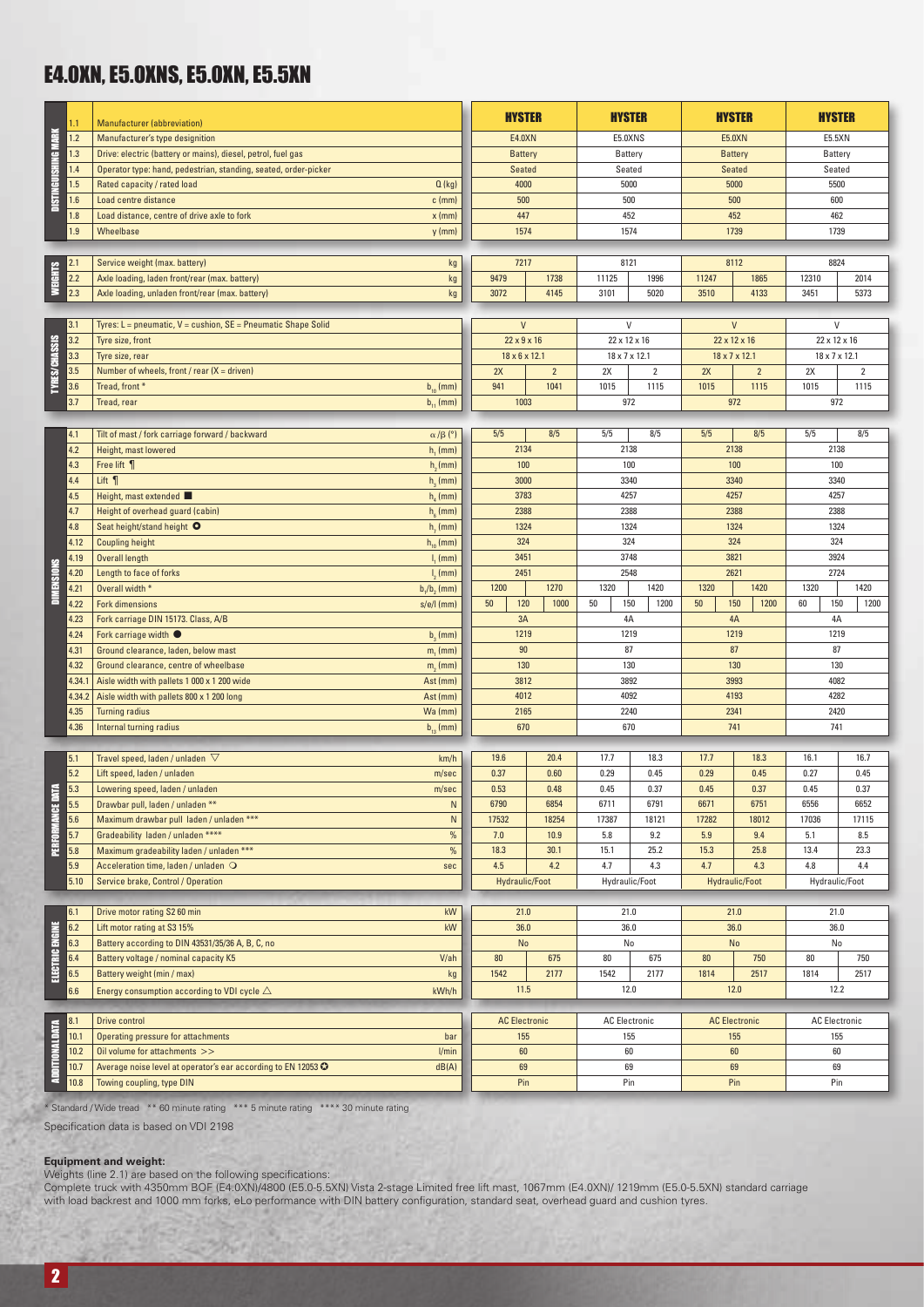### TRUCK DIMENSIONS



### RATED CAPACITIES



Load centre: Distance from front forks to centre of gravity of load. **Rated load:** Based on vertical masts up to 4,600 mm to top of forks.

#### **NOTE:**

Specifications are affected by the condition of the vehicle and how it is equipped, as well as the nature and condition of the operating area. If these specifications are critical, the proposed application should be discussed with your Hyster dealer.

- ¶ Bottom of forks
- **N** Without load backrest
- $\div$  h6 subject to  $+/-$  5 mm tolerance.
- **O** Full Suspension specified. Unladen vehicle, with seat-index point SIP according to ISO 6055
- $\blacklozenge$  Stacking aisle width (lines 4.34.1 & 4.34.2) is based on the VDI standard calculation as shown on illustration. The British Industrial Truck Association recommends the addition of 100 mm to the total clearance (dimension a) for extra operating margin at the rear of the truck.
- † Gradeability figures (lines 5.7 & 5.8) are provided for comparison of tractive performance, but are not intended to endorse the operation of the vehicle on the stated inclines. Follow instructions in the operating manual regarding operation on inclines.
- Add 30mm with load backrest
- $\nabla$  HiP performance
- $\triangle$  eLo performance setting
- >> Maximum flow set through dash display.
- **O** LPAZ, measured according to the test cycles and based on the weighting values contained in EN12053

#### **Tables Key:**

- ★ Add 501mm with load backrest extension.
- $\blacktriangledown$  Add 452mm with load backrest extension.
- $\Omega$  Deduct 452mm with load backrest extension
- Add 374mm with load backrest extension
- Add 325mm with load backrest extension
- \* Deduct 325mm with load backrest extension
- \* Add 320mm with load backrest extension
- $\triangle$  Deduct 320mm with load backrest extension
- $\triangleleft$  Max fork height = h3+s
- $\Box$  Freelift (top of forks) = h2+s

#### **Notice**

Care must be exercised when handling elevated loads. When the carriage and/or load is elevated, truck stability is reduced. It is important that mast tilt in either direction be kept to a minimum when loads are elevated

Operators must be trained and adhere to the instructions contained in the Operating Manual.

Hyster products are subject to change without notice. Lift trucks illustrated may feature optional equipment.

**Safety:**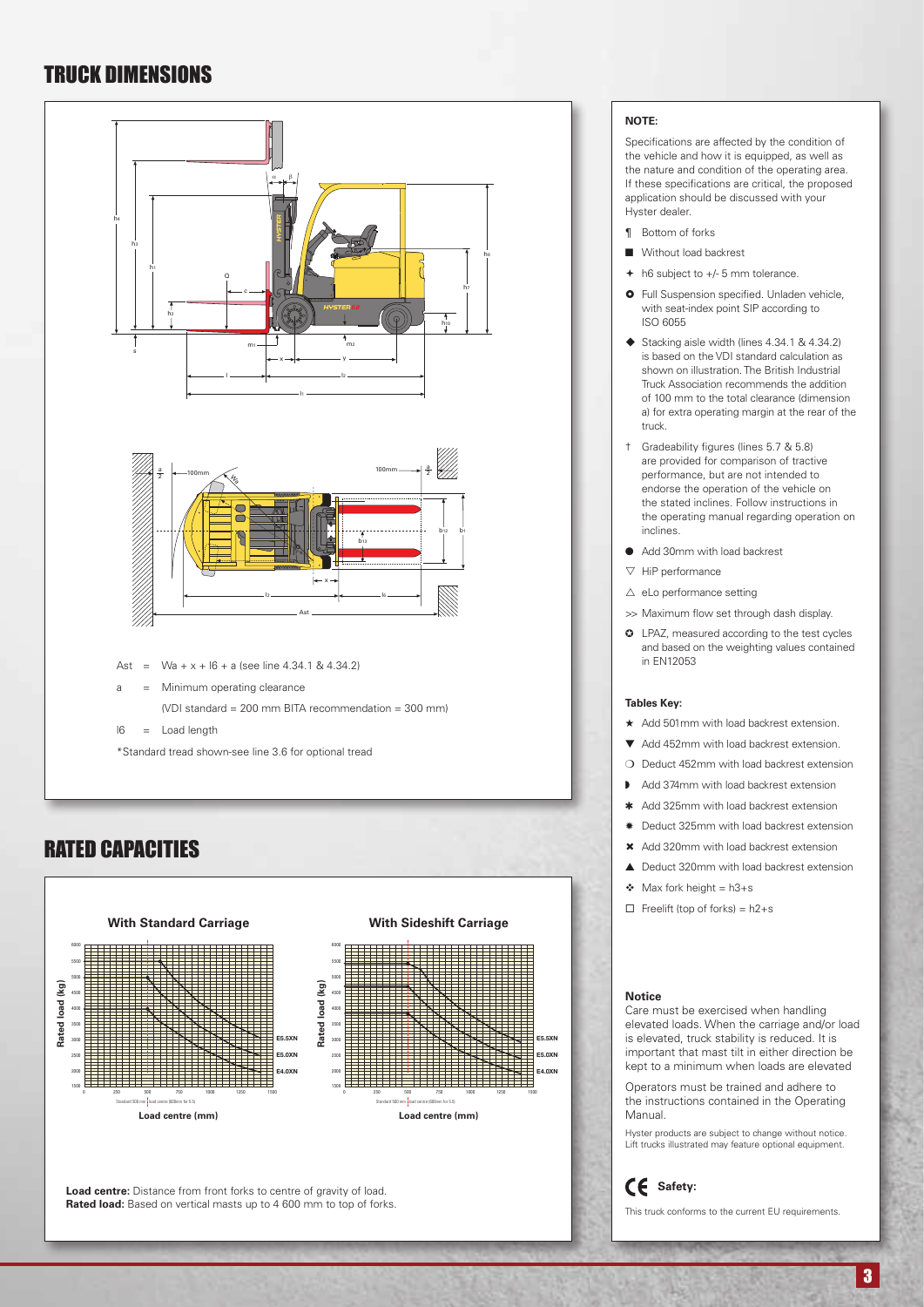### MAST AND CAPACITY INFORMATION

Values shown are for standard equipment. When using non-standard equipment these values may change. Please contact your Hyster dealer for information

#### VISTA MASTS E4.0XN

|                                           | <b>Maximum Fork Height</b><br>$(mm)$ $\div$ | <b>Back Tilt</b> | <b>Overall Lowered Height</b><br>(mm) | <b>Overall Extended Height</b><br>(mm)                                                | <b>Free lift (top of forks)</b><br>(mm)                     |
|-------------------------------------------|---------------------------------------------|------------------|---------------------------------------|---------------------------------------------------------------------------------------|-------------------------------------------------------------|
| <b>Vista</b><br>2-Stage limited free lift | 3050<br>3650<br>4350                        | 5<br>5<br>5      | 2134<br>2434<br>2784                  | $3783 \star$<br>$4383 \star$<br>$5083 \star$                                          | 150<br>150<br>150                                           |
| Vista<br>2-Stage full free lift           | 3075<br>3675                                | 5<br>5           | 2134<br>2434                          | $3857$ $\blacktriangledown$<br>$4457$ $\blacktriangledown$                            | $1352$ $\bigcirc$<br>$1652$ $\bigcirc$                      |
| Vista<br>3-Stage full free lift           | 4415<br>4950<br>5550                        | 5<br>5<br>5      | 2134<br>2334<br>2534                  | $5197$ $\blacktriangledown$<br>$5732 \blacktriangledown$<br>$6332 \blacktriangledown$ | $1352$ $\bigcirc$<br>$1552$ $\bigcirc$<br>$1752$ $\bigcirc$ |

E4.0XN = 50x120x1000 mm forks

#### VISTA MASTS E5.0XNS and E5.0XN

|                                           | <b>Maximum Fork Height</b><br>$(mm)$ $\div$ | <b>Back Tilt</b>      | <b>Overall Lowered Height</b><br>(mm) | <b>Overall Extended Height</b><br>(mm)                                          | <b>Free lift (top of forks)</b><br>(mm)                  |
|-------------------------------------------|---------------------------------------------|-----------------------|---------------------------------------|---------------------------------------------------------------------------------|----------------------------------------------------------|
| <b>Vista</b><br>2-Stage limited free lift | 3390<br>3990<br>4790                        | 5<br>5<br>5           | 2438<br>2738<br>3238                  | 4257 ▶<br>4857 ▶<br>5657 ▶                                                      | 150<br>150<br>150                                        |
| Vista<br>2-Stage full free lift           | 2815<br>3415                                | 5<br>5                | 2138<br>2438                          | 3731 $*$<br>4331 $*$                                                            | $1222$ $*$<br>1522 *                                     |
| Vista<br>3-Stage full free lift           | 4137<br>4690<br>4990<br>5290<br>5740        | 5<br>5<br>5<br>5<br>5 | 2138<br>2338<br>2438<br>2538<br>2738  | 5058 $\bm{\times}$<br>$5611 \times$<br>$5911 \times$<br>$6211 \times$<br>6661 × | 1217 ▲<br>1417 A<br>$1517 \triangle$<br>1617 ▲<br>1817 ▲ |

E5.0XNS and  $E5.0XN = 50x150x1000$  mm forks

#### VISTA MASTS E5.5XN

|                                    | <b>Maximum Fork Height</b><br>$(mm)$ $\div$ | <b>Back Tilt</b>                   | <b>Overall Lowered Height</b><br>(mm) | <b>Overall Extended Height</b><br>(mm)                                     | <b>Free lift (top of forks)</b><br>(mm)        |
|------------------------------------|---------------------------------------------|------------------------------------|---------------------------------------|----------------------------------------------------------------------------|------------------------------------------------|
| Vista<br>2-Stage limited free lift | 3400<br>4000<br>4800                        | 5<br>5<br>5                        | 2438<br>2738<br>3238                  | 4257 ▶<br>4857 ▶<br>5657 ▶                                                 | 160<br>160<br>160                              |
| Vista<br>2-Stage full free lift    | 2825<br>3425                                | 5<br>5                             | 2138<br>2438                          | 3731 $*$<br>4331 $*$                                                       | $1232$ $*$<br>$1532 *$                         |
| Vista<br>3-Stage full free lift    | 4147<br>4700<br>5000<br>5300<br>5750        | 5<br>5<br>5<br>5 <sup>5</sup><br>5 | 2138<br>2338<br>2438<br>2538<br>2738  | $5058 \times$<br>$5611 \times$<br>$5911 \times$<br>$6211 \times$<br>6661 × | 1227 ▲<br>1427 ▲<br>1527 ▲<br>1627 ▲<br>1827 ▲ |

 $E5.5XN = 60x150x1200$  mm forks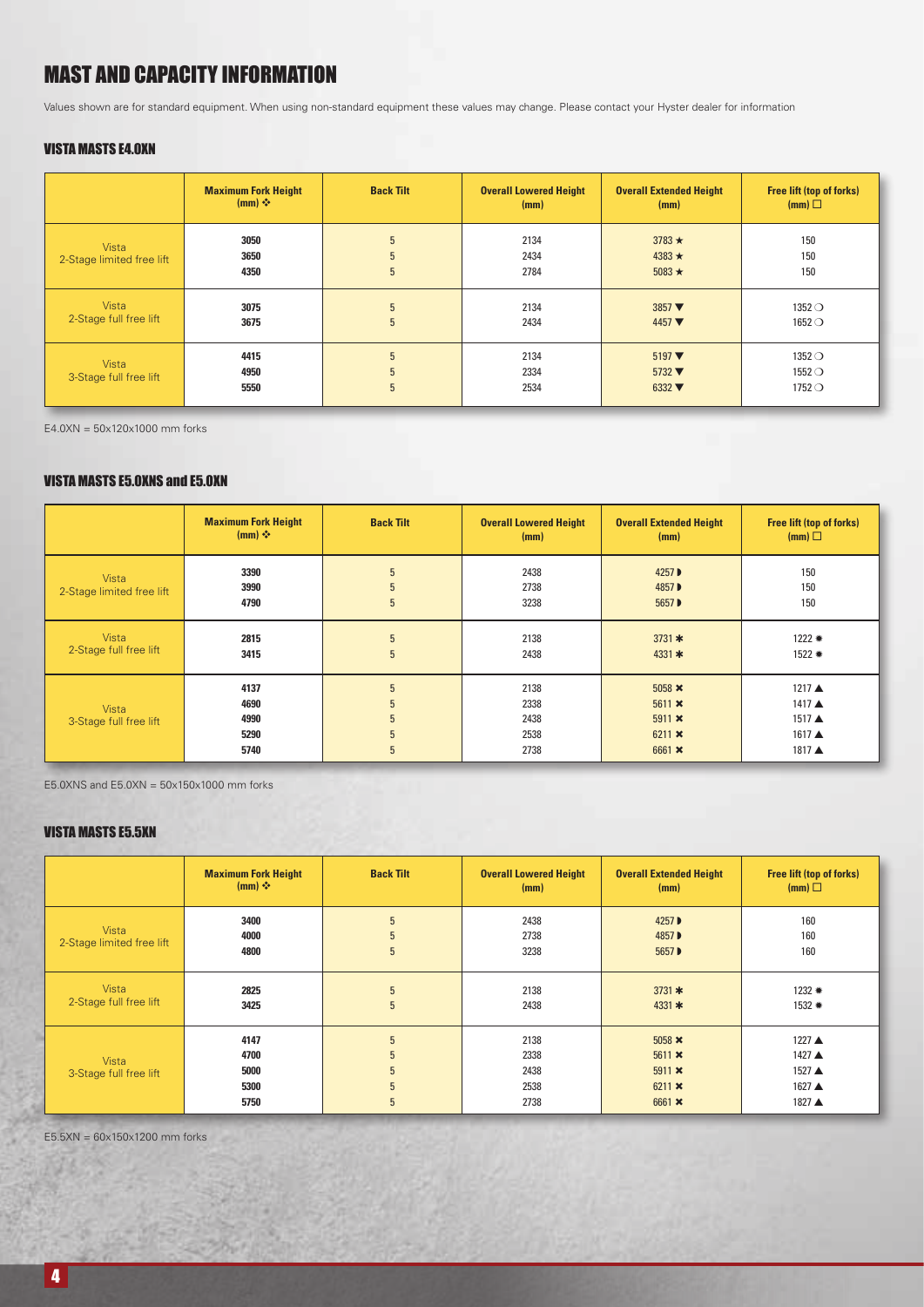#### E4.0XN - capacity chart in kg @ 500, 600, and 700 mm load centres

|                                        |                                     | <b>Cushion Tyres</b> |                             |                      |                                |                      |                      |  |  |  |
|----------------------------------------|-------------------------------------|----------------------|-----------------------------|----------------------|--------------------------------|----------------------|----------------------|--|--|--|
|                                        | <b>Maximum</b>                      |                      | <b>Without sideshift</b>    |                      | <b>With integral sideshift</b> |                      |                      |  |  |  |
|                                        | fork height (mm) $\mathbf{\hat{v}}$ | <b>500mm LC</b>      | 600mm LC<br><b>700mm LC</b> |                      | <b>500mm LC</b>                | 600mm LC             | <b>700mm LC</b>      |  |  |  |
| Vista<br>2-Stage limited free lift     | 3050<br>3650<br>4350                | 4000<br>4000<br>4000 | 3600<br>3600<br>3600        | 3360<br>3340<br>3330 | 3870<br>3860<br>3860           | 3520<br>3500<br>3500 | 3220<br>3210<br>3210 |  |  |  |
| <b>Vista</b><br>2-Stage full free lift | 3075<br>3675                        | 4000<br>4000         | 3600<br>3600                | 3380<br>3360         | 3910<br>3900                   | 3560<br>3550         | 3270<br>3260         |  |  |  |
| <b>Vista</b><br>3-Stage full free lift | 4415<br>4950<br>5550                | 4000<br>3910<br>3790 | 3600<br>3520<br>3410        | 3360<br>3270<br>3170 | 3850<br>3750<br>3630           | 3510<br>3420<br>3310 | 3230<br>3140<br>3040 |  |  |  |

E4.0XN = 50x120x1000 mm forks. Wide Tread required on 3-stage masts.

#### **E5.0XNS** - capacity chart in kg @ 500, 600, and 700 mm load centres

|                                        | <b>Cushion Tyres</b>                    |                                      |                                      |                                      |                                      |                                      |                                      |  |  |
|----------------------------------------|-----------------------------------------|--------------------------------------|--------------------------------------|--------------------------------------|--------------------------------------|--------------------------------------|--------------------------------------|--|--|
|                                        | <b>Maximum</b>                          |                                      | <b>Without sideshift</b>             |                                      |                                      | <b>With integral sideshift</b>       |                                      |  |  |
|                                        | fork height (mm) $\mathbf{\hat{\cdot}}$ | <b>500mm LC</b>                      | 600mm LC                             | <b>700mm LC</b>                      | <b>500mm LC</b>                      | 600mm LC                             | <b>700mm LC</b>                      |  |  |
| Vista<br>2-Stage limited free lift     | 3390<br>3990<br>4790                    | 5000<br>5000<br>5000                 | 4500<br>4500<br>4500                 | 4180<br>4170<br>4140                 | 4760<br>4650<br>4700                 | 4330<br>4320<br>4280                 | 3970<br>3960<br>3920                 |  |  |
| <b>Vista</b><br>2-Stage full free lift | 2815<br>3415                            | 5000<br>5000                         | 4500<br>4500                         | 4210<br>4200                         | 4840<br>4820                         | 4410<br>4400                         | 4050<br>4040                         |  |  |
| Vista<br>3-Stage full free lift        | 4137<br>4690<br>4990<br>5290<br>5740    | 5000<br>5000<br>4940<br>4880<br>4730 | 4500<br>4500<br>4440<br>4390<br>4300 | 4180<br>4170<br>4110<br>4060<br>3960 | 4730<br>4710<br>4650<br>4590<br>4480 | 4310<br>4300<br>4240<br>4180<br>4090 | 3970<br>3950<br>3900<br>3850<br>3760 |  |  |

E5.0XNS = 50x150x1200 mm forks. Wide Tread required on 3-stage masts.

#### E5.0XN - capacity chart in kg @ 500, 600, and 700 mm load centres

|                                           | <b>Cushion Tyres</b>                 |                                      |                                      |                                      |                                      |                                      |                                      |
|-------------------------------------------|--------------------------------------|--------------------------------------|--------------------------------------|--------------------------------------|--------------------------------------|--------------------------------------|--------------------------------------|
|                                           | <b>Maximum</b>                       |                                      | <b>Without sideshift</b>             |                                      | <b>With integral sideshift</b>       |                                      |                                      |
|                                           | fork height (mm) $\div$              | <b>500mm LC</b>                      | 600mm LC                             | <b>700mm LC</b>                      | <b>500mm LC</b>                      | <b>600mmLC</b>                       | <b>700mm LC</b>                      |
| <b>Vista</b><br>2-Stage limited free lift | 3390<br>3990<br>4790                 | 5000<br>5000<br>5000                 | 4500<br>4500<br>4500                 | 4180<br>4170<br>4140                 | 4760<br>4650<br>4700                 | 4330<br>4320<br>4280                 | 3970<br>3960<br>3920                 |
| Vista<br>2-Stage full free lift           | 2815<br>3415                         | 5000<br>5000                         | 4500<br>4500                         | 4210<br>4200                         | 4840<br>4820                         | 4410<br>4400                         | 4050<br>4040                         |
| <b>Vista</b><br>3-Stage full free lift    | 4137<br>4690<br>4990<br>5290<br>5740 | 5000<br>5000<br>4930<br>4820<br>4670 | 4500<br>4500<br>4440<br>4390<br>4300 | 4180<br>4170<br>4110<br>4060<br>3960 | 4730<br>4710<br>4650<br>4580<br>4450 | 4310<br>4300<br>4240<br>4180<br>4080 | 3970<br>3950<br>3900<br>3850<br>3750 |

E5.0XN = 50x150x1200 mm forks. Wide Tread required on 3-stage masts.

#### E5.0XN - capacity chart in kg @ 500, 600, and 700 mm load centres

|                                    | <b>Cushion Tyres</b>    |                 |                          |                 |                 |                                |                 |  |  |
|------------------------------------|-------------------------|-----------------|--------------------------|-----------------|-----------------|--------------------------------|-----------------|--|--|
|                                    | <b>Maximum</b>          |                 | <b>Without sideshift</b> |                 |                 | <b>With integral sideshift</b> |                 |  |  |
|                                    | fork height (mm) $\div$ | <b>500mm LC</b> | 600mm LC                 | <b>700mm LC</b> | <b>500mm LC</b> | 600mm LC                       | <b>700mm LC</b> |  |  |
|                                    | 3400                    | 5500            | 5500                     | 5070            | 5500            | 5250                           | 4820            |  |  |
| Vista<br>2-Stage limited free lift | 4000                    | 5500            | 5500                     | 5060            | 5500            | 5230                           | 4800            |  |  |
|                                    | 4800                    | 5500            | 5500                     | 5040            | 5500            | 5210                           | 4780            |  |  |
| <b>Vista</b>                       | 2825                    | 5500            | 5500                     | 5100            | 5500            | 5340                           | 4910            |  |  |
| 2-Stage full free lift             | 3425                    | 5500            | 5500                     | 5080            | 5500            | 5320                           | 4890            |  |  |
|                                    | 4147                    | 5500            | 5500                     | 5070            | 5500            | 5230                           | 4820            |  |  |
| <b>Vista</b>                       | 4700                    | 5500            | 5500                     | 5050            | 5500            | 5220                           | 4800            |  |  |
| 3-Stage full free lift             | 5000                    | 5440            | 5440                     | 5000            | 5440            | 5160                           | 4740            |  |  |
|                                    | 5300                    | 5380            | 5380                     | 4930            | 5380            | 5090                           | 4690            |  |  |
|                                    | 5750                    | 5280            | 5260                     | 4830            | 5280            | 4980                           | 4590            |  |  |

E5.0XN = 50x150x1200 mm forks. Wide Tread required on 3-stage masts.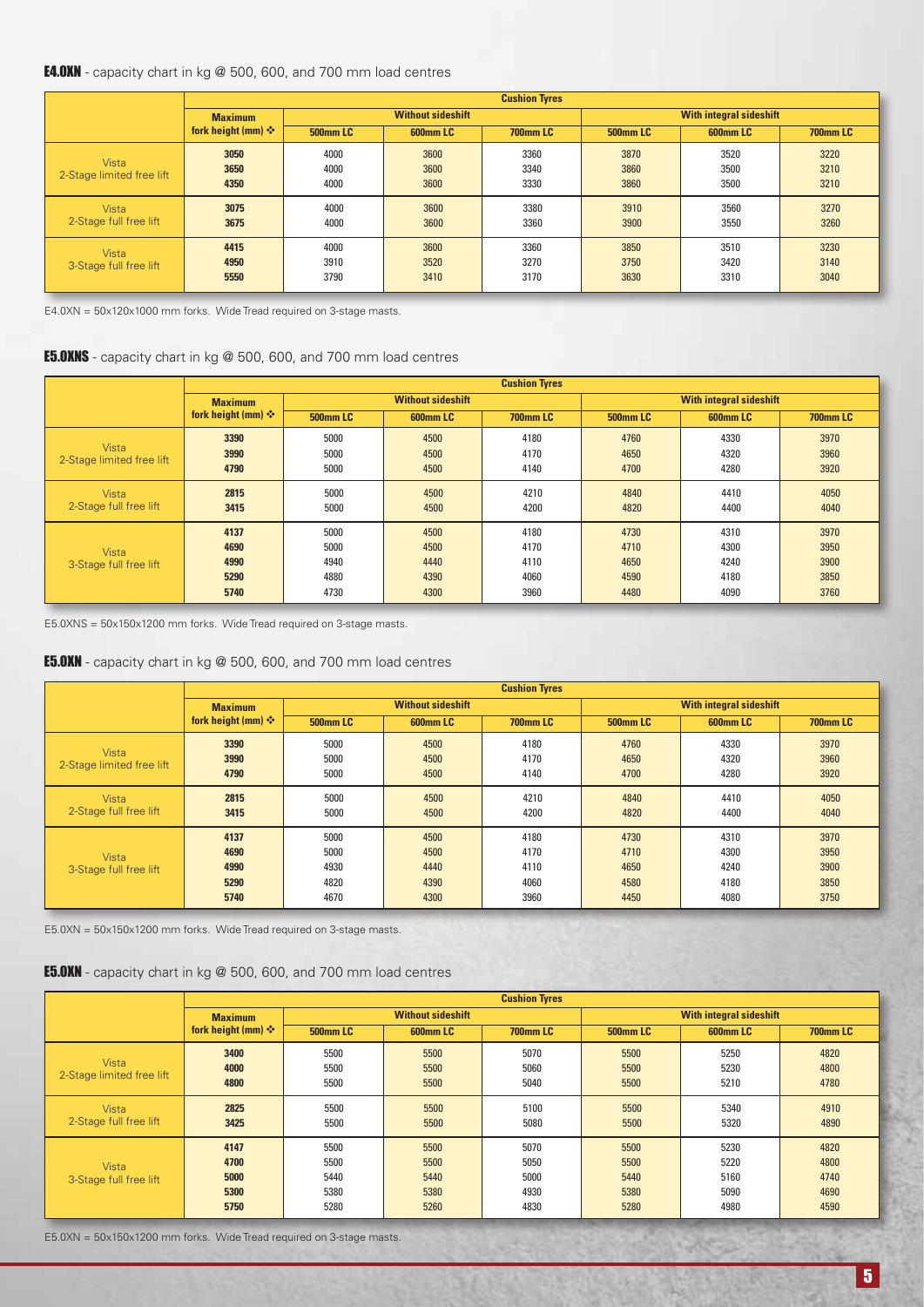### PRODUCT FEATURES

#### **DEPENDABILITY**

- $\blacksquare$  New robust mast design provides excellent visibility, reliable high performance lifting and durability.
- **n** Strong chassis construction and reliable, long-lasting components deliver excellent durability and stability, increasing driver confidence and enhancing productivity.
- AC motor technology on traction and hoist, with built in advanced thermal management system, allows the truck to work reliably over long runs and in demanding work cycles, reducing downtime significantly.
- $\blacksquare$  The electrical system features a CANbus communications network and Hall Effect sensors for increased reliability.
- Double sealed IP 66 protection of controls prevents ingress of debris and moisture, reducing the probability of truck downtime.

#### **PRODUCTIVITY**

- **E** AC traction motor delivers smooth acceleration, fast travel speeds and rapid direction changes with excellent torque performance. This is combined with power assist braking to deliver efficient load handling in the toughest of applications.
- **n** Compact dimensions and extraordinary manoeuvrability offer tight aisle widths for increased productivity in demanding warehouse operations.
- Powerful 80 V battery, offering extended battery shift life and optional side battery removal, delivers superb traction and hoist performance, for fast, efficient, uninterrupted load handling and simple fast recharging keeps trucks on the move.
- Low effort, ergonomically placed seat side hydraulic levers provide operator comfort and promote productivity. Optional TouchPoint mini-lever hydraulic controls are fitted on the armrest. Hydraulic functions are disabled when the operator presence system detects that no operator is present.

 $\blacksquare$  Selectable performance settings (HiP – High Performance & eLo – Energy Efficient) enable the truck to be configured to the varying needs of the application, delivering the right balance of performance and energy efficiency.

#### **FRGONOMICS**

- $\blacksquare$  The ergonomically designed operator compartment with increased useable floor space and curved front OHG legs, provides a comfortable and highly productive environment for the operator, offering generous foot space, excellent shoulder clearance, 3 point entry/exit and low step height.
- Low noise and whole body vibration combined with an full suspension seat angled  $3^\circ$  to the right for a more natural operating position - with 80 mm suspension travel and a range of adjustments - ensures the operator remains comfortable over long shifts.
- $\blacksquare$  The tilt steering column, infinitely adjustable throughout a 26º range - with telescopic and memory tilt options, is offset from centre to provide more natural operating, ensuring maximum comfort and increased productivity.
- The mini-lever module armrest with built in hydraulic controls, integrated directional control, emergency off switch and horn, offers the ultimate in comfort and control. Alternatively, seat-side manual levers also deliver easy load handling.
- A 'heads-up' display keeps the driver's field of vision clear but provides him with 'at a glance' information on truck operating conditions or performance settings.
- $\blacksquare$  The emergency power disconnect is integrated into the hydraulic lever module or armrest (if equipped with minilevers), providing the operator with a quick disconnect in a close by, easy to use position.
- An automatic park brake contributes to ease of operation and excellent driver comfort.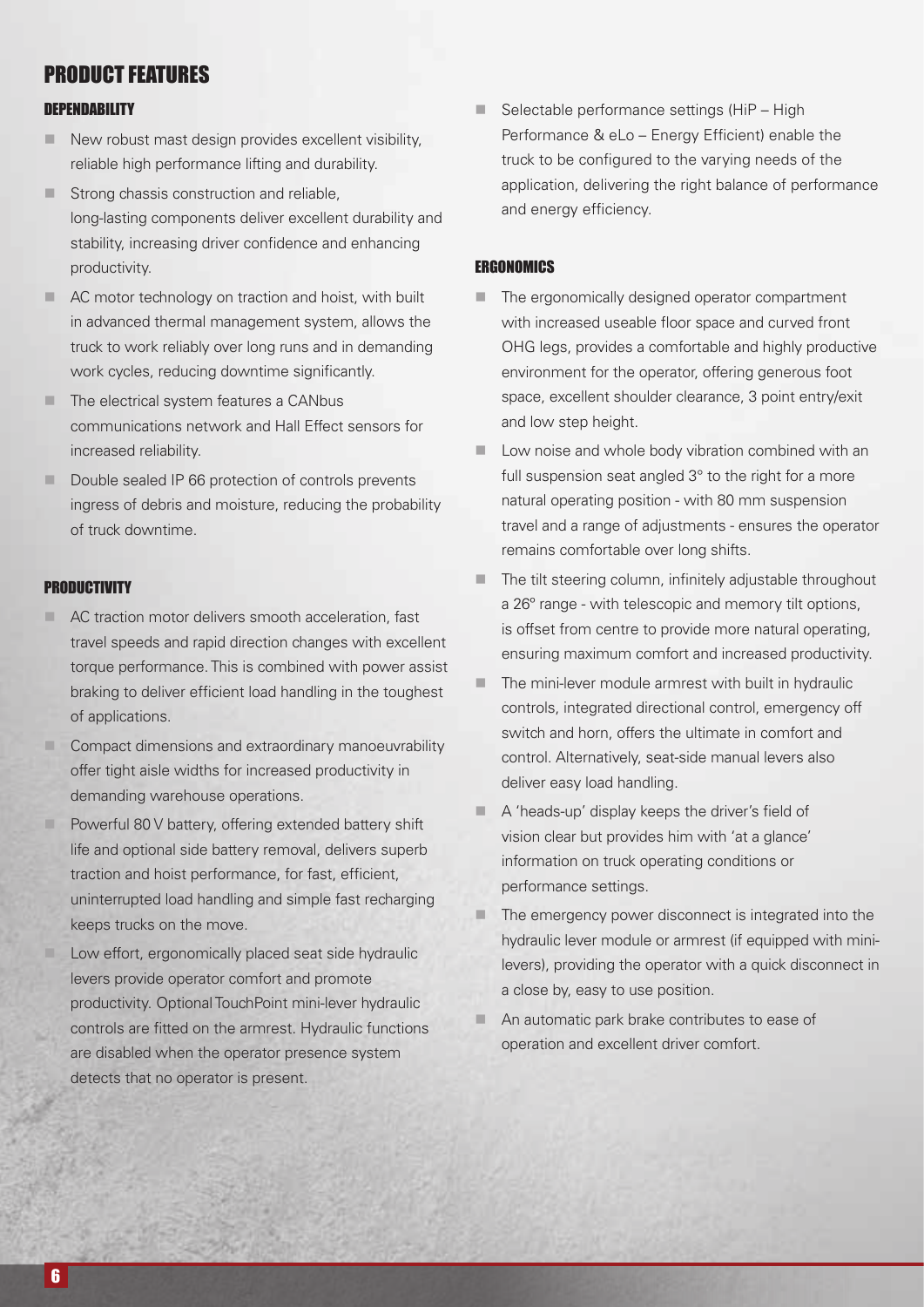#### LOW COST OF OWNERSHIP

- Oil immersed brakes and automatic park brakes as standard, save money by lowering maintenance requirements.
- $\blacksquare$  Extended shift life reduces the need for b attery recharging, saving time and money and increasing uptime.
- The Vehicle System Manager (VSM) allows adjustment of truck performance parameters and monitors key functions, leading to application matched performance and minimum downtime.
- $\blacksquare$  Fast delivery of diagnostic information enables precise troubleshooting and easy maintenance planning and leads to lower operating costs.

#### **SERVICEABILILTY**

- Standard 1000 hour service interval.
- $\blacksquare$  Service access is fast and unrestricted, with an easily removable two-piece floor plate providing access to steering accumulator, brake master cylinder, park brake cylinder, park brake override, hydraulic filter, hydraulic dipstick, hydraulic breather, hydraulic valve, VSM, tilt cylinders and automatic park brake release.
- $\Box$  Oil-immersed brakes service interval = 4000 hrs.
- $\blacksquare$  Drive axle/transmission oil change interval = 4000 hrs.
- **n** AC traction and hydraulics motors are maintenance free.
- $\blacksquare$  Battery is easily accessible thanks to the well-designed hood, which opens to a wide angle with minimum effort.
- $\blacksquare$  Access to diagnostic information via the display or diagnostic port on the steering column allows service technicians to monitor truck operations and plan maintenance requirements.

#### **OPTIONS**

- $\blacksquare$  Mini-levers with travel and hydraulic functions integrated into the armrest
- **Hydraulic Clamping Interlock function**
- Return to Set Tilt
- $\blacksquare$  Manual Levers with clamping attachment interlock button on lever
- Steering column with telescopic adjustment and memory tilt.
- $\blacksquare$  Integral sideshift
- $\blacksquare$  Load weight indicator
- Impact Monitor
- **Hydraulic System Monitor**
- **Nirrors**
- Back up alarm
- side battery removal
- **No. Swivel seat**
- Monotrol pedal
- $\blacksquare$  Full LED light package
- **Keyless start & operator password**
- **n** Programmable maintenance reminder
- Daily operator checklist
- System monitoring